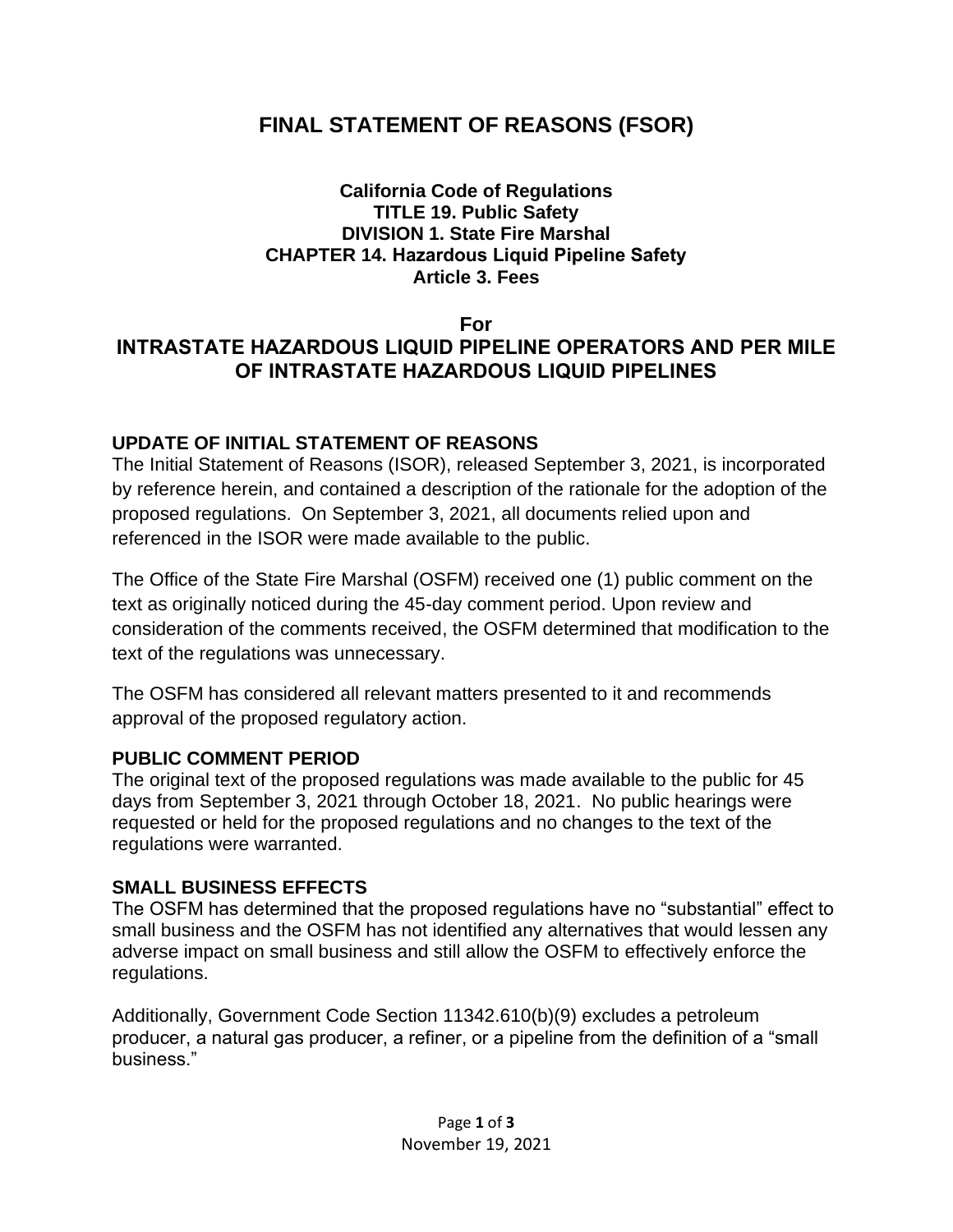### **CONSIDERATION OF ALTERNATIVES**

For the reasons set forth in the ISOR, and staff's responses to comments received during public comment, and this Final Statement of Reasons (FSOR), the OSFM has determined that no alternative considered by the agency would be more effective in carrying out the purpose for which the regulatory action was proposed, or would be as effective as and less burdensome to affected private persons, or would be more costeffective to affected persons and equally effective in implementing the statutory policy or other provisions of the law than the action taken by the OSFM.

# **ALTERNATIVES TO THE REGULATION**

The OSFM invited interested persons to present statements or arguments with respect to alternatives to the proposed regulations during the public comment period. Two additional alternatives were proposed based on the Minnesota Office of Pipeline Safety and the Washington Utilities and Transportation Commission's Pipeline Safety Program. Evaluation of these alternatives was considered and further discussed in the response to comments received. However, the alternatives were ultimately rejected because none of the proposed alternatives would lessen any adverse economic impact on small business.

## **ALTERNATIVES DETERMINATION**

In accordance with Government Code section 11346.9(a)(4), the OSFM has thoroughly reviewed this proposed regulatory action, including both the positive and negative impacts it will place upon the industry. No alternatives considered by the agency would be more effective in carrying out the purpose for which the regulatory action was proposed, or would they be as effective as and less burdensome to affected private persons or businesses than the proposed action, and more cost-effective to affected private persons and equally effective in implementing the statutory policy or other provision of law.

The OSFM did not consider any other reasonable alternatives to be less burdensome to businesses in carrying out the purposes of the proposed regulation beyond that previously identified in the Initial Statement of Reasons.

## **LOCAL MANDATE DETERMINATION**

The OSFM has determined that this regulatory action will not result in a mandate to any local agencies or school districts pursuant to Part 7 (commencing with section 17500), Division 4, Title 2 of the Government Code. Additionally, the regulatory action will not result in a mandate because the enabling statute found in subsection 2 of 51013.1, Part 1, Division 1, Title 5 of the Government Code creates, eliminates, or changes the penalty for a new crime or infraction contained therein.

## **COORDINATION WITH FEDERAL LAW**

The OSFM has determined that this proposed regulatory action neither conflicts with, nor duplicates, any federal regulation contained in the Code of Federal Regulations